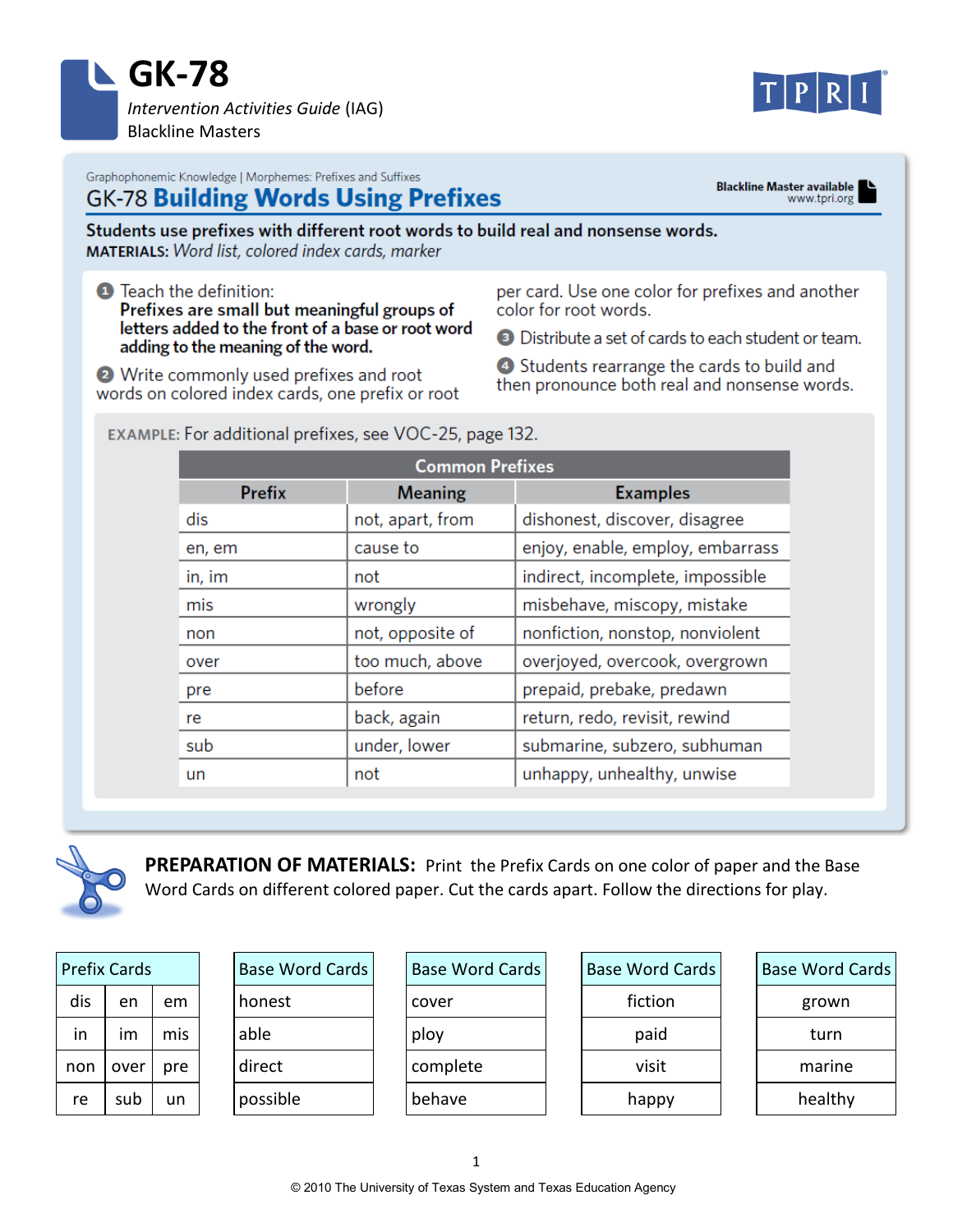| <b>GK-78</b> |                                | <b>Prefix Cards</b> |
|--------------|--------------------------------|---------------------|
| dis          | en                             | em                  |
| <b>GK-78</b> | <b>GK-78</b>                   | GK-78               |
| in           | Im                             | mis                 |
| <b>GK-78</b> | <b>GK-78</b>                   | GK-78               |
| <b>GK-78</b> | non  over  pre<br><b>GK-78</b> | <b>GK-78</b>        |
| re           | sub                            | <b>Lun</b>          |
| <b>GK-78</b> | <b>GK-78</b>                   | <b>GK-78</b>        |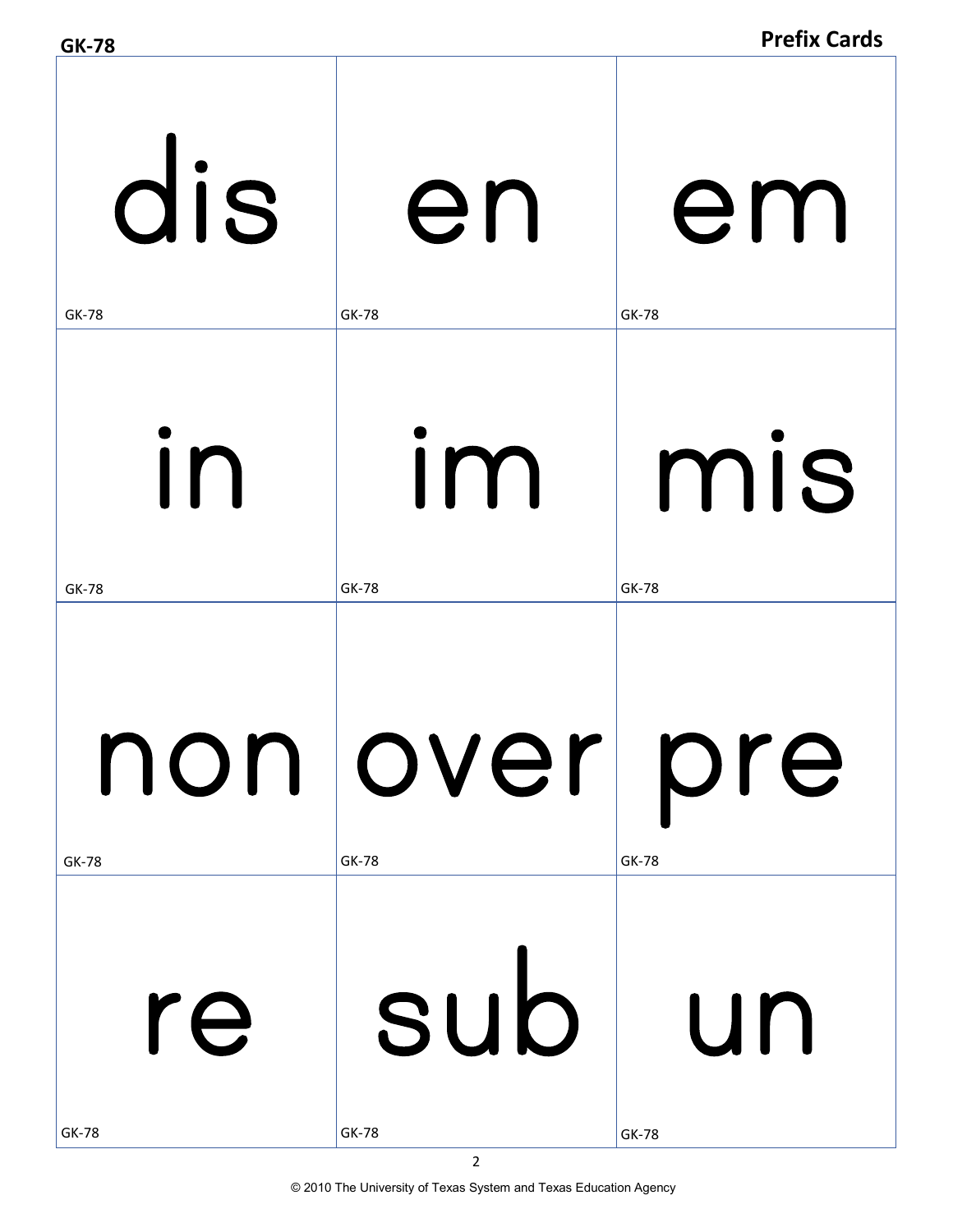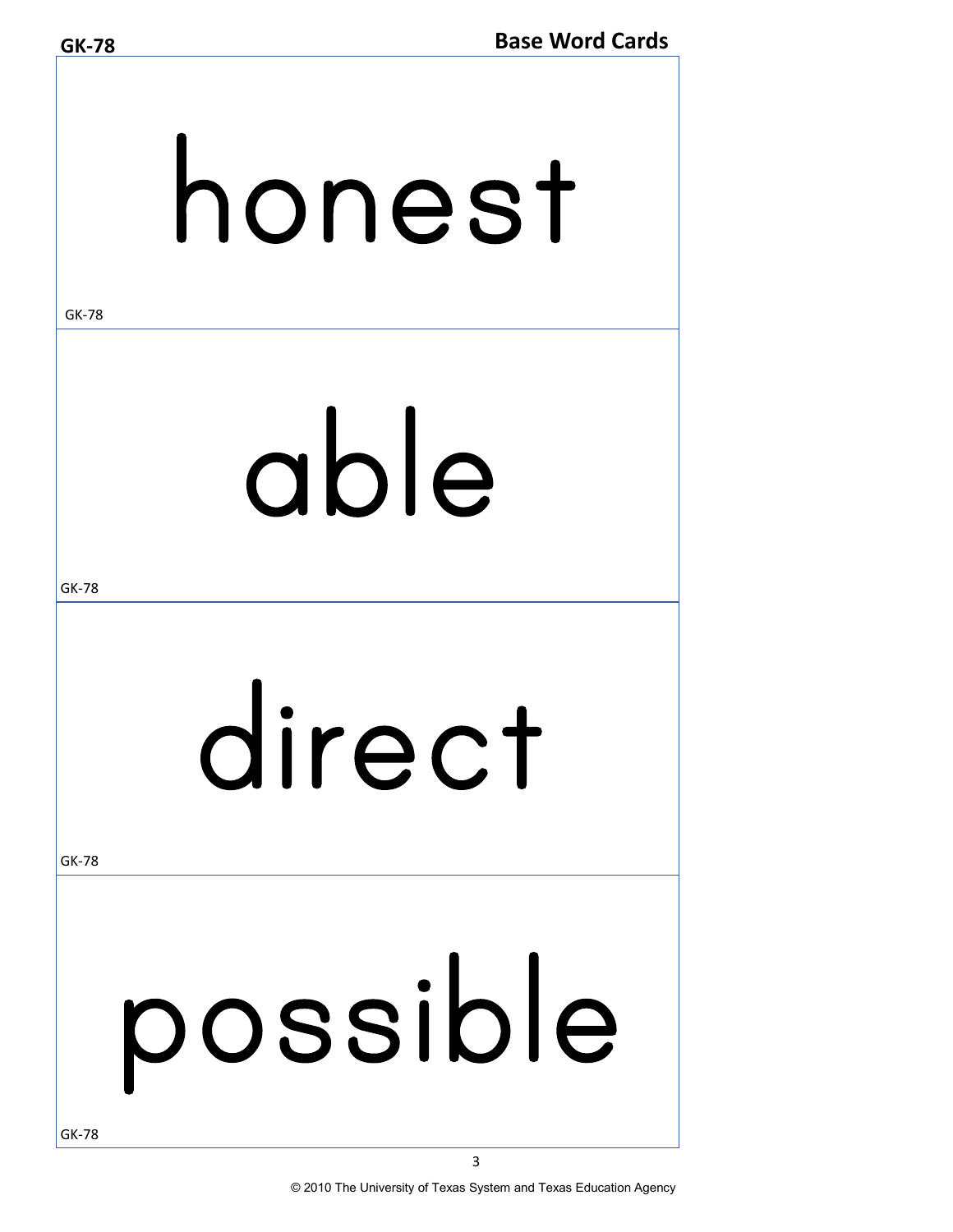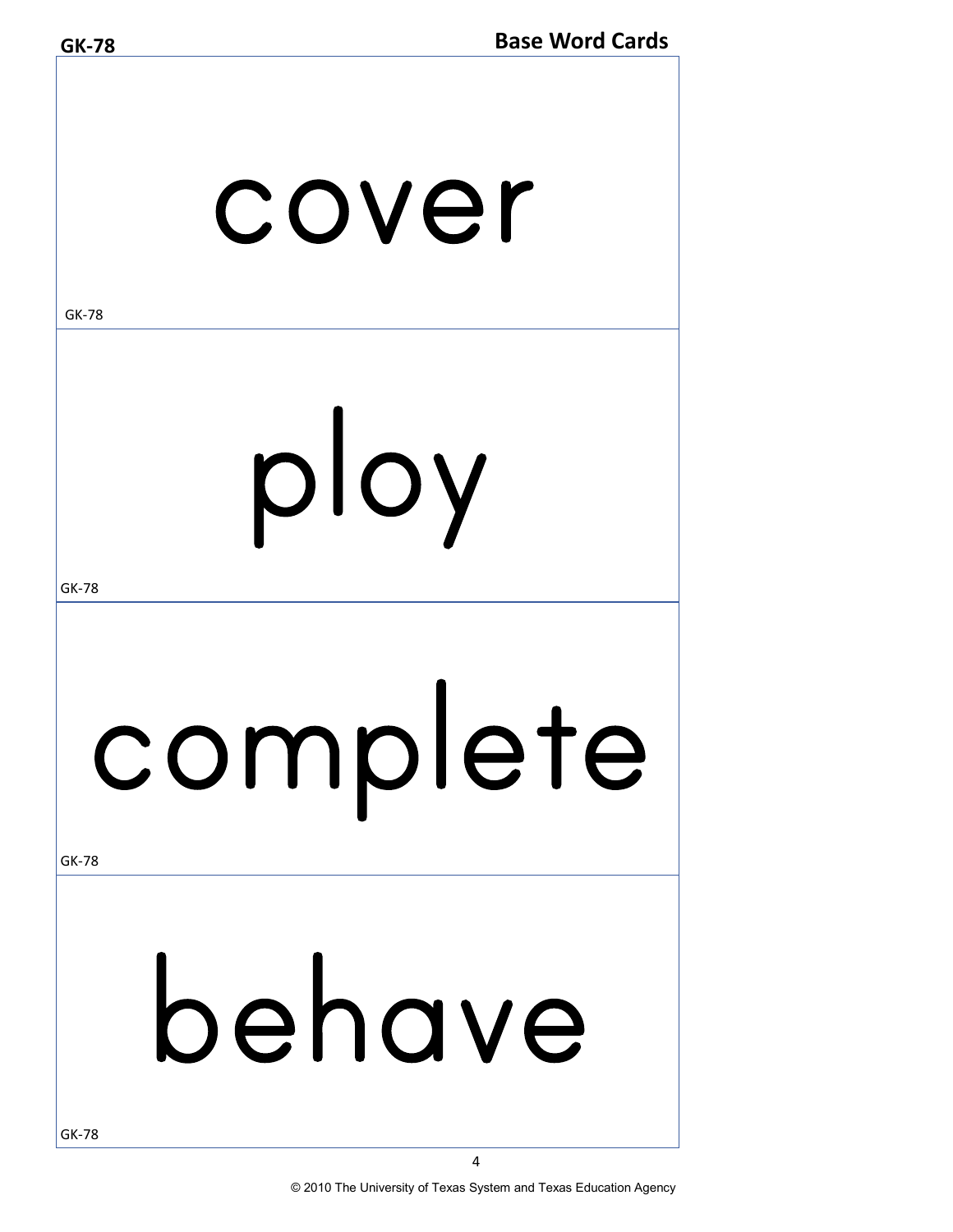